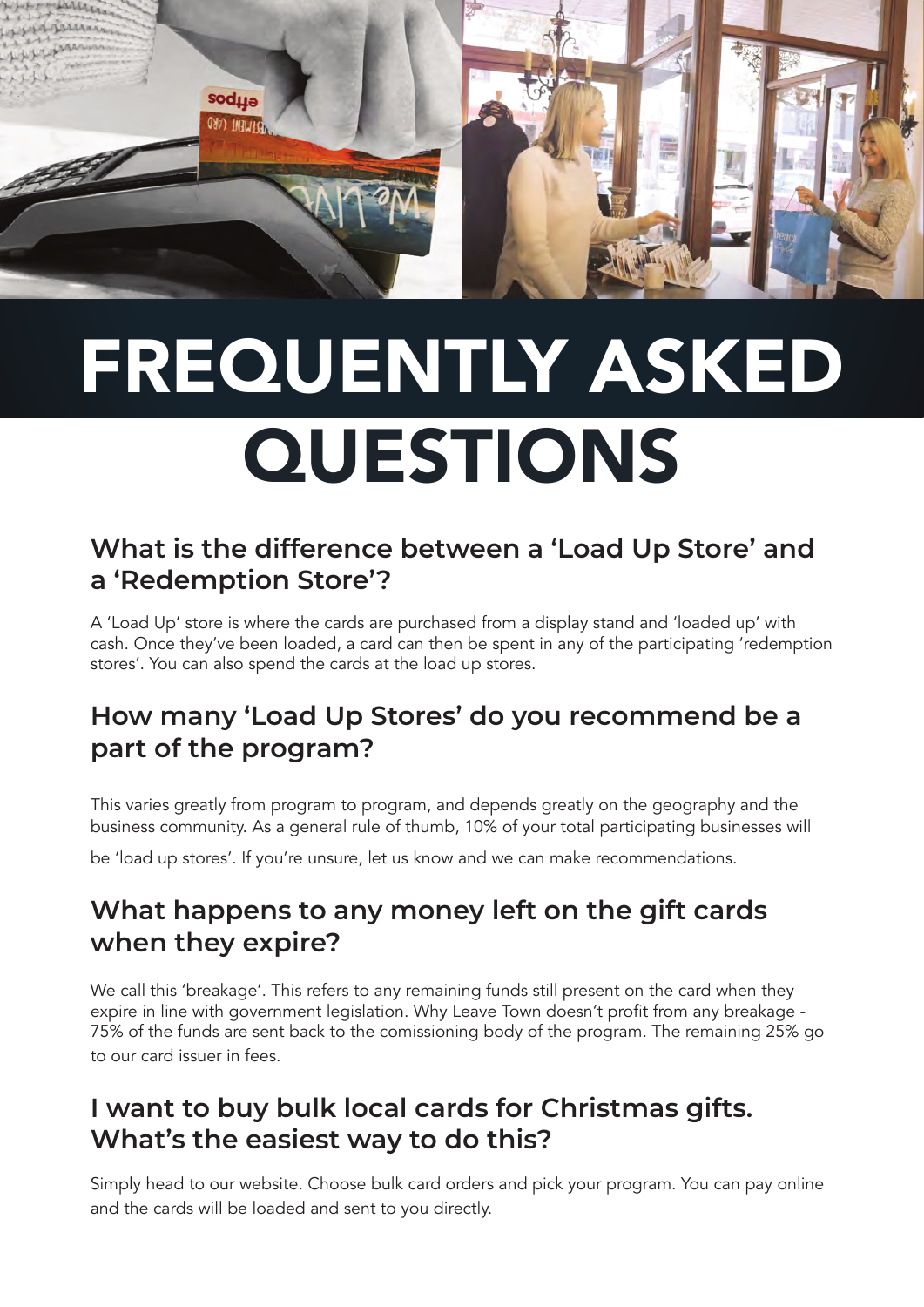# FREQUENTLY ASKED QUESTIONS

#### **Can a business with a Square Reader join the program?**

Sadly not. Square Readers can't be 'locked down', and Square are unable to accept Why Leave Town cards. We are hoping Square find a solution so their infrastructure makes this available. The analogy we use is, 'it's like trying to play a nintendo game on a Sega console.'

#### **When does a business get the funds after a card is processed through a terminal?**

Whenever your terminal settles, usually that night, just like any other normal eftpos transaction.

#### **Can a card be used in more than one shop?**

Absolutely. Once the card is loaded, you can make purchases in as many partcipating stores as you like until the money on the card has been spent.

### **How long do the cards last before expiry?**

3 years from purchase.

### **Can a card be re-loaded?**

No, a card can only be loaded with cash once. However, once the card has been loaded it can be used in multiple stores.

#### **How do I activate my eftpos terminal?**

(Which is just aligning your business Eftpos to be included in the program)

You will Type in 0.01c (or similar) sale on terminal, swipe gift card, select savings, input an INCORRECT PIN of 9999. This will decline, but that's what we need.

#### **If a business gets a new terminal, do they need to reactivate?**

Yes.

#### **How long between activation and accepting payment from a card?**

24-48 hours.

### **Where can a buyer check their card balance?**

Head to our website, listed below.

## **whyleavetown.com @wltpromotions**